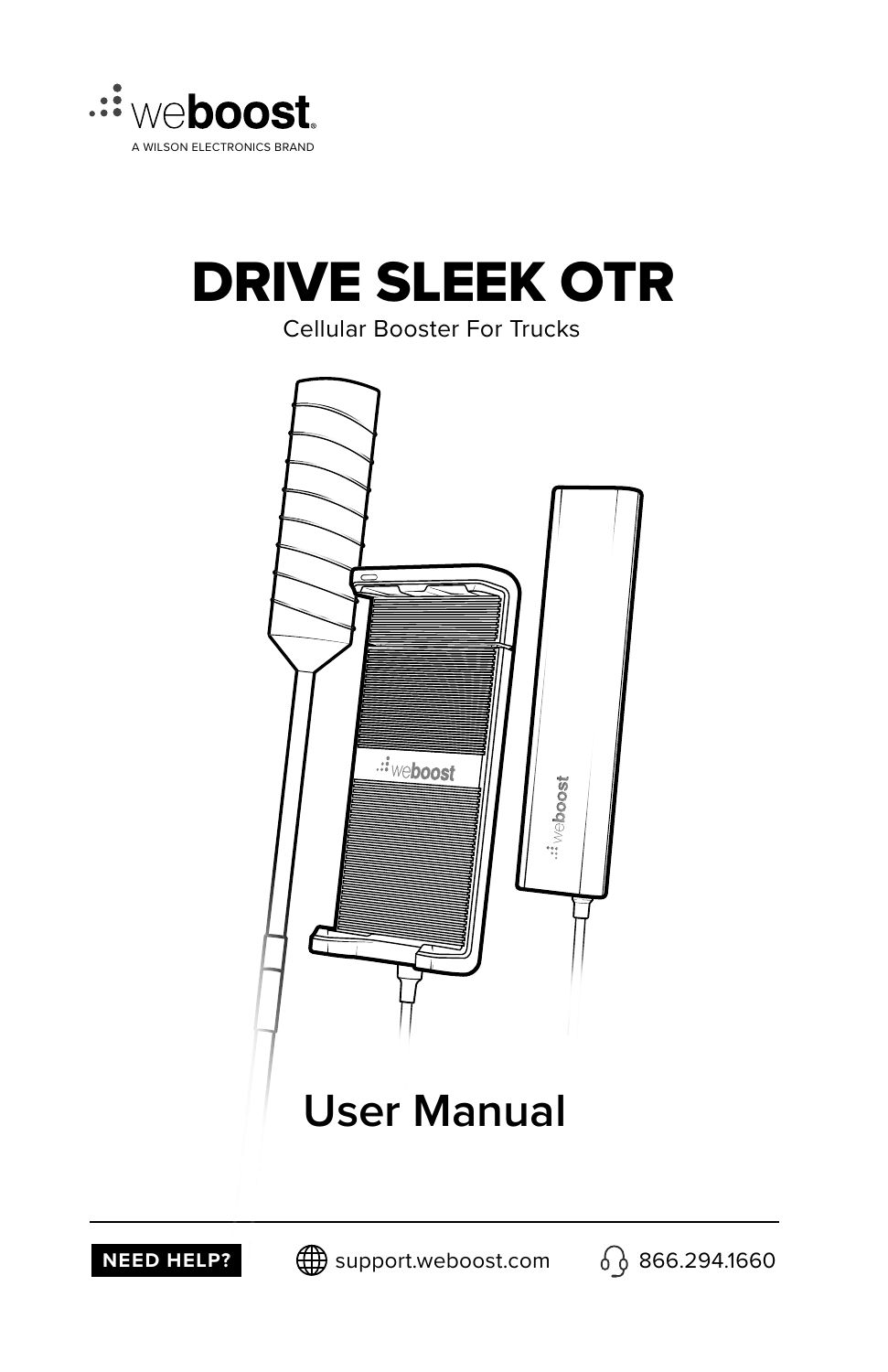## **Index**

**\_\_\_\_\_\_**

| STEP 1: |                                                                           |  |  |  |  |
|---------|---------------------------------------------------------------------------|--|--|--|--|
|         |                                                                           |  |  |  |  |
|         |                                                                           |  |  |  |  |
|         | STEP 4: Route Antenna Cable & Connect Booster ________________ 6          |  |  |  |  |
|         | STEP 5: Route Fixed Booster Cable & Connect To Cradle _________ 7         |  |  |  |  |
|         |                                                                           |  |  |  |  |
|         | STEP 7: Insert Your Phone Into Cradle [111] [11] 11] 12-11-12-12-20-20-20 |  |  |  |  |
|         |                                                                           |  |  |  |  |
|         |                                                                           |  |  |  |  |
|         |                                                                           |  |  |  |  |
|         |                                                                           |  |  |  |  |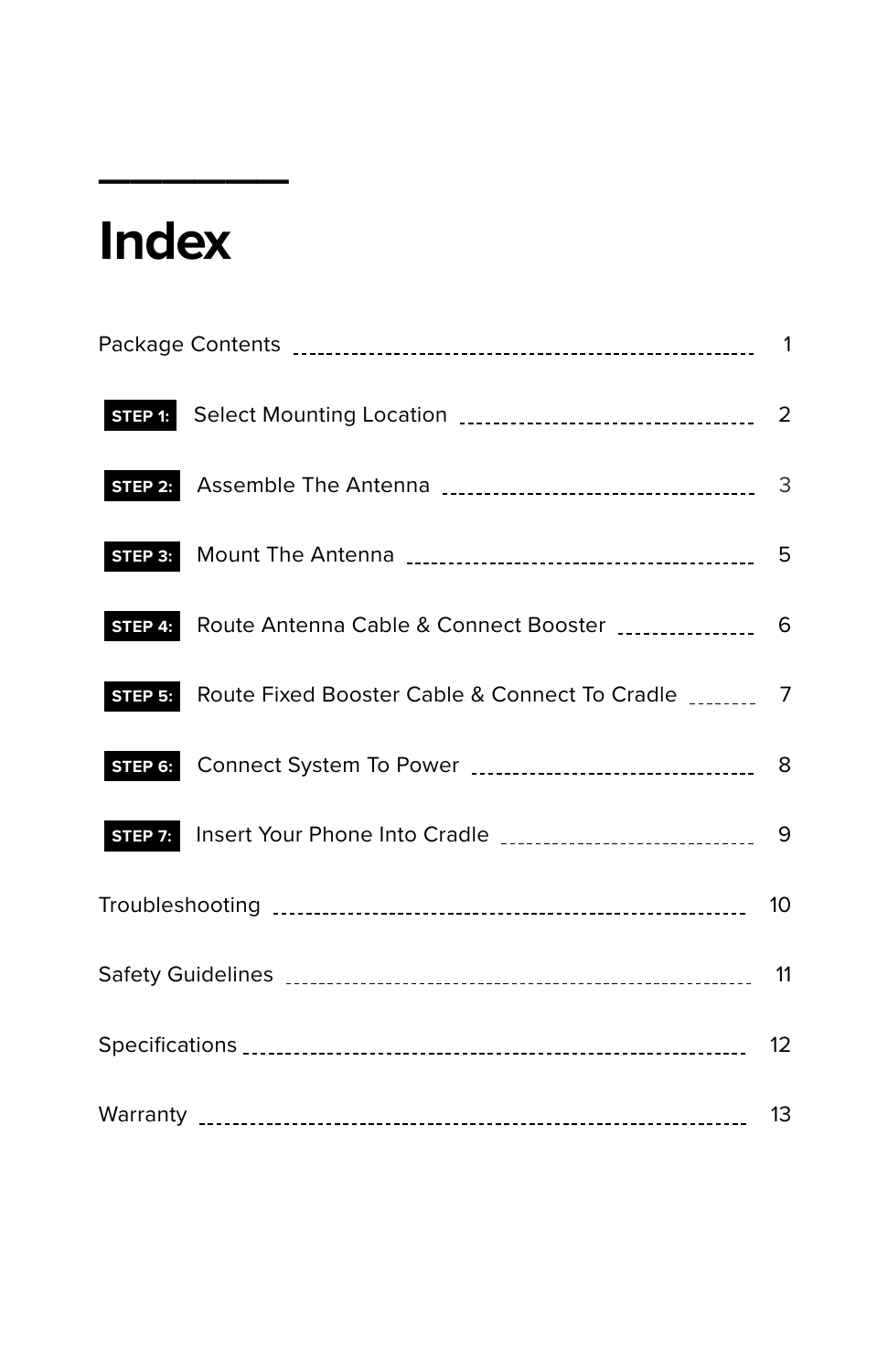### **Package Contents**

**\_\_\_\_\_\_\_\_**





Sleek Cradle

Signal Booster



Outside Antenna

h



Mast Extensions & Side Exit Adapter

Power Supply



A





3- Way Antenna Mount

Antenna Spring

Thread Lock Packets

Cable Adapter

Cradle Mount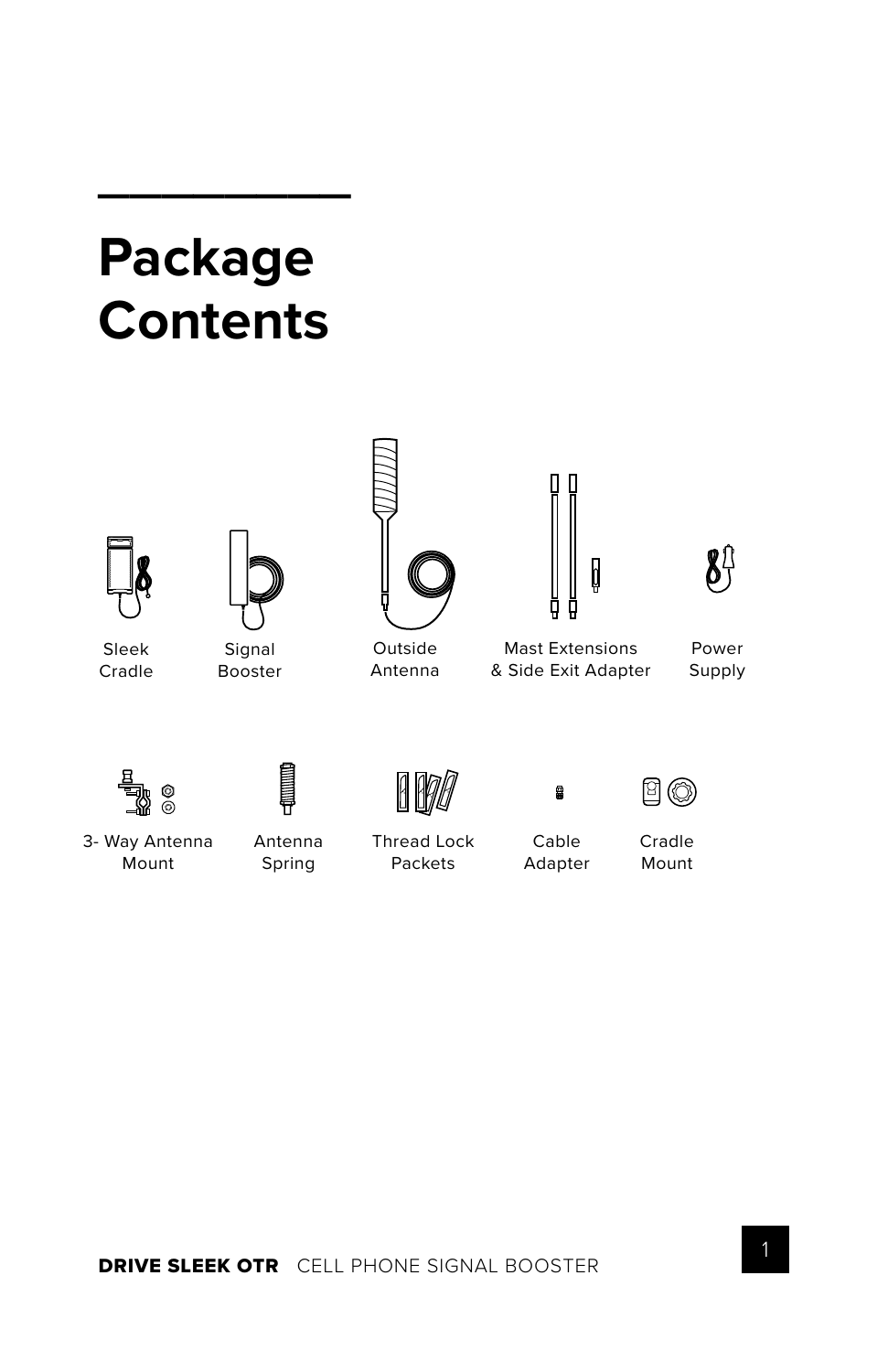# **Step 1:** Select Mounting Location

**\_\_\_\_\_\_**

**Select mounting location on vehicle. The antenna can be mounted in any CB mount or antenna mounting point on the vehicle. For best performance mount the antenna above the**  metal cab (it does not need to be above cab wind deflector).

Depending on the type of truck, there may be built-in antenna mounting points. If the vehicle does not have built-in mounting points, the antenna includes a three-way mount that will work on vehicles with mirror rails. The antenna will also work with third party CB antenna mounts.

NOTE: Mount at least 12 inches from any other antennas. Free of obstructions.

NOTE: If the vehicle is using two CB antennas with co-phase wiring, removing one antenna will cause reduced performance of the remaining CB antenna.

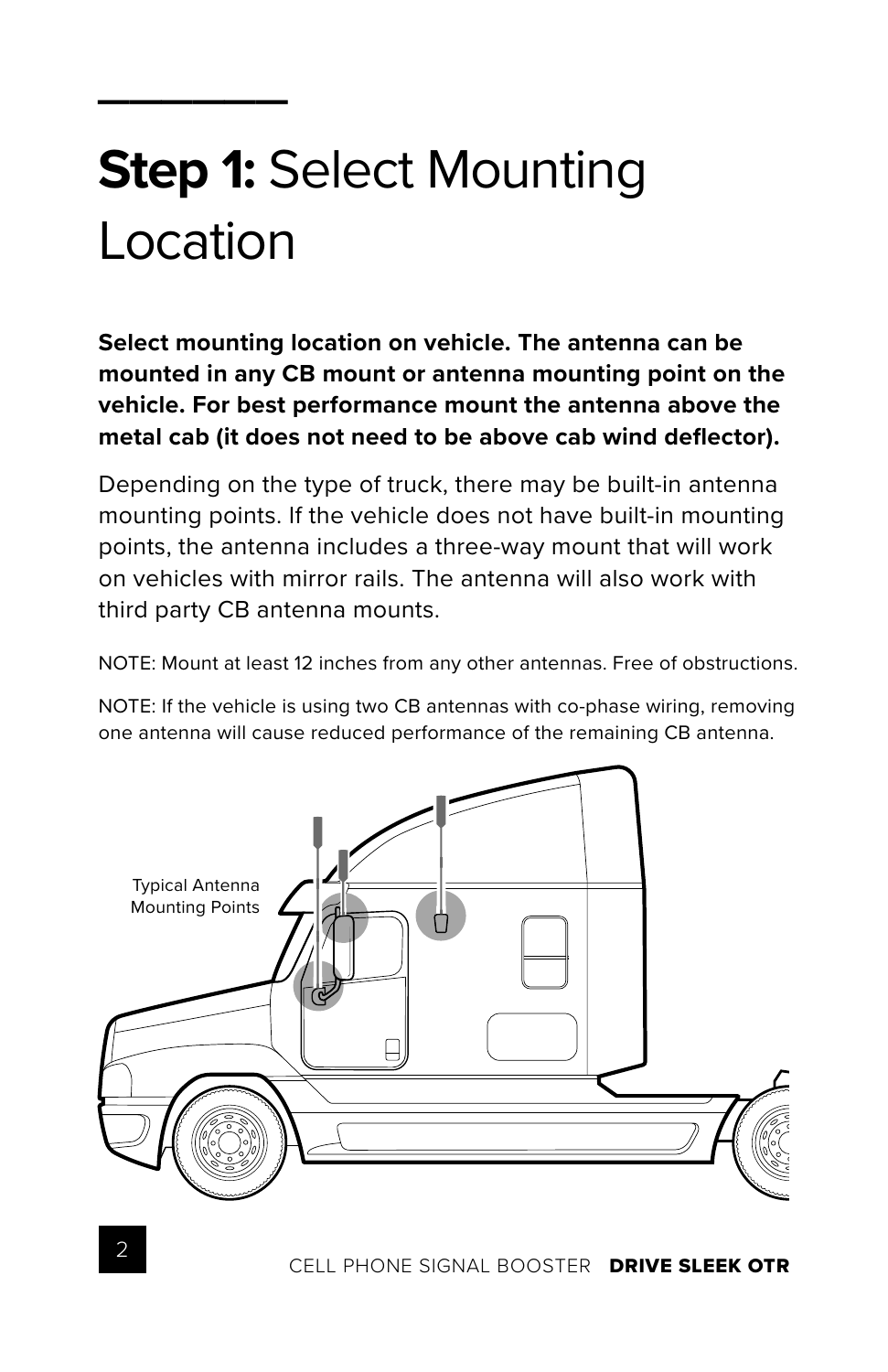## **Step 2:** Assemble The Antenna



**\_\_\_\_\_\_**

Once you have determined the best location for the antenna and have determined if Mast Extensions are needed, insert cable **through** mast.

NOTE: Mast Extensions may not be needed depending on your mounting point.



If using Mast Extension(s) add **thread locker** (packets provided) to thread point(s). Screw into place.

NOTE: Be sure the antenna is the correct height before applying thread locker.



Add thread locker (packets provided) to thread point and screw on the **Side Exit Adapter.**

NOTE: When adding the side exit adapter hold the antenna vertically and screw the adapter from the bottom up. This reduces cable twisting.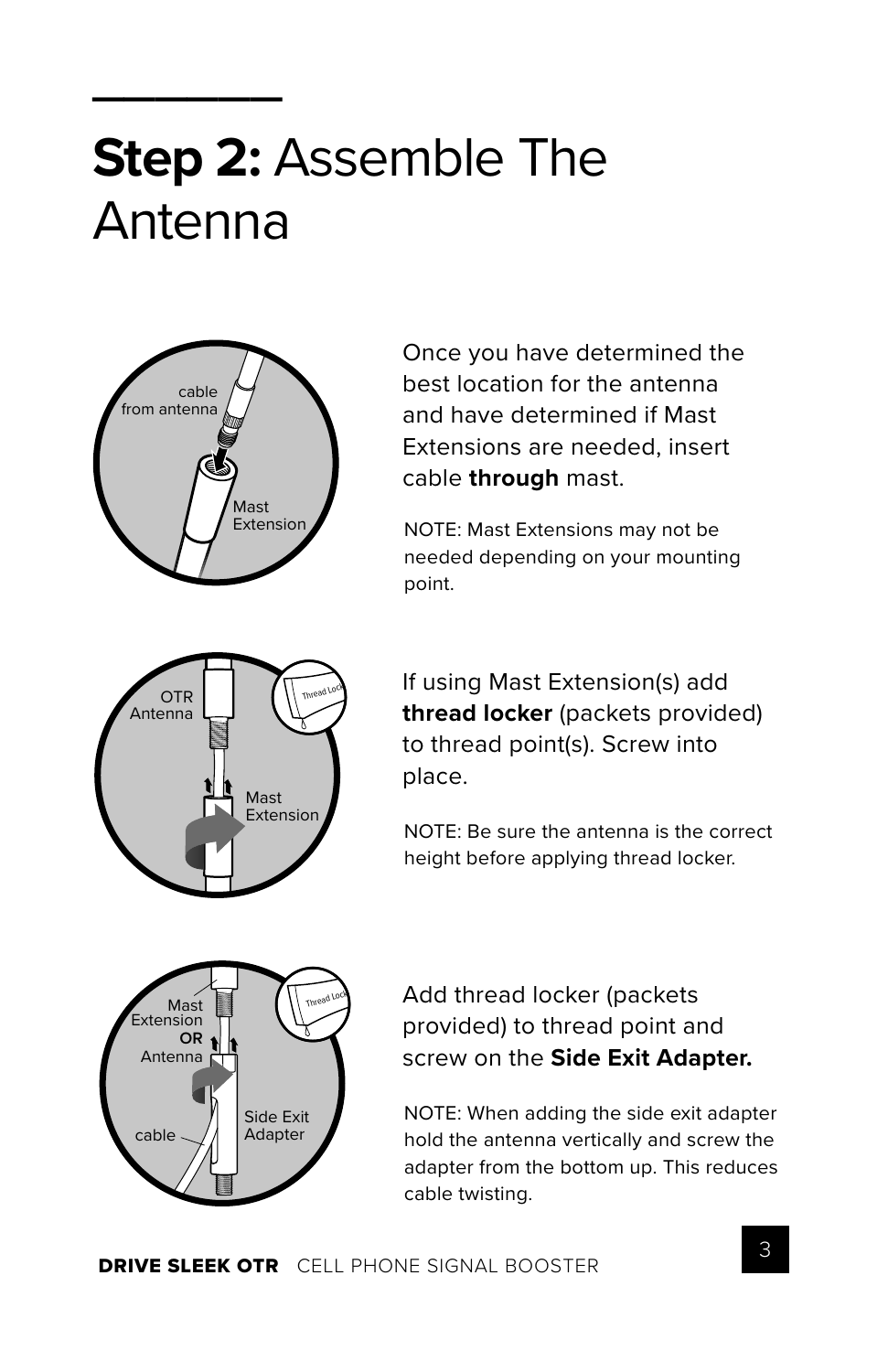#### (STEP 2 cont.)

**\_\_\_\_\_\_**

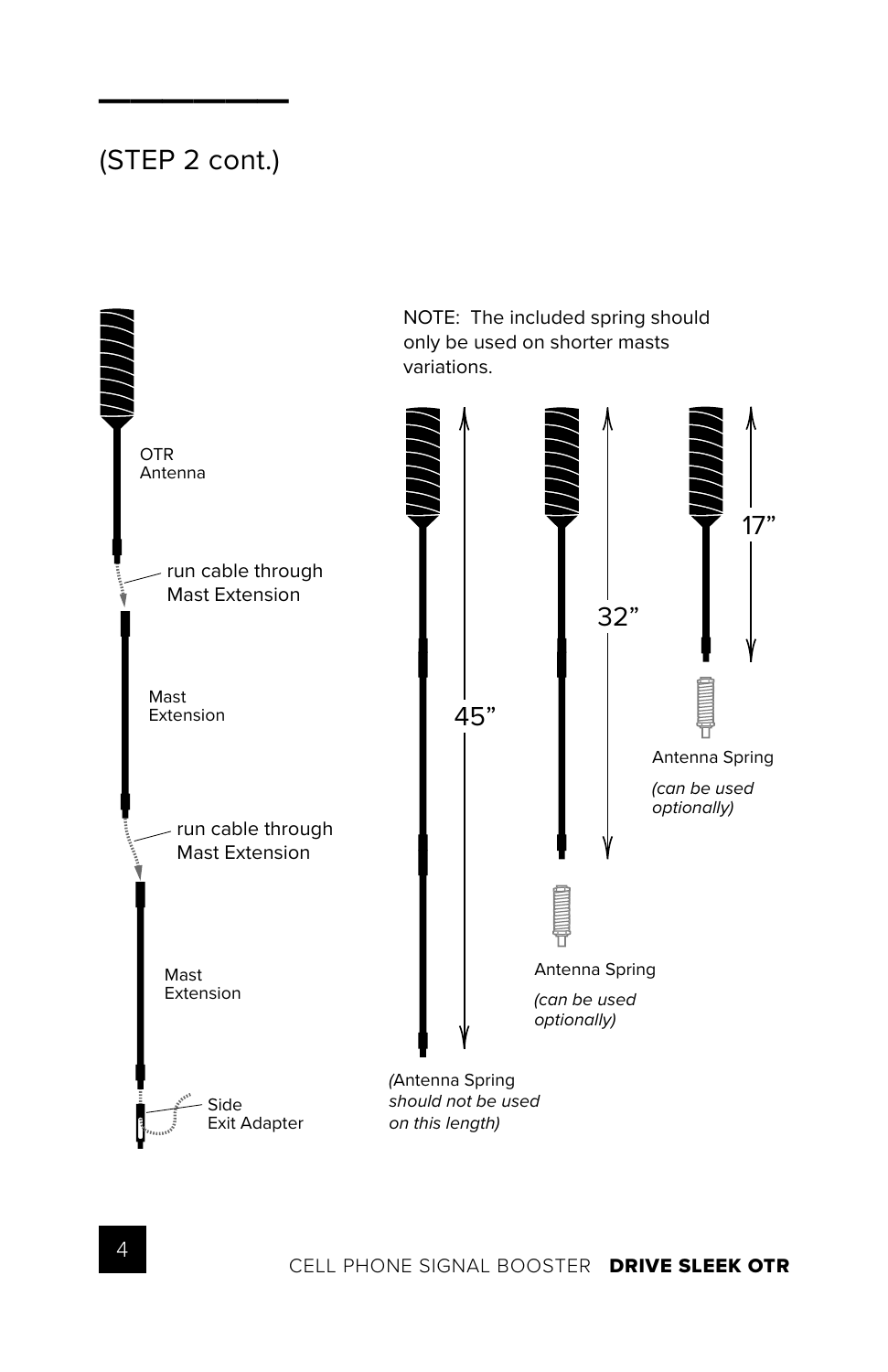# **Step 3:** Mount The Antenna

**\_\_\_\_\_\_**

These are some **typical antenna mounting points**. If the vehicle does not have built-in mounting points, a three-way mount is included that will work on vehicles with mirror rails.

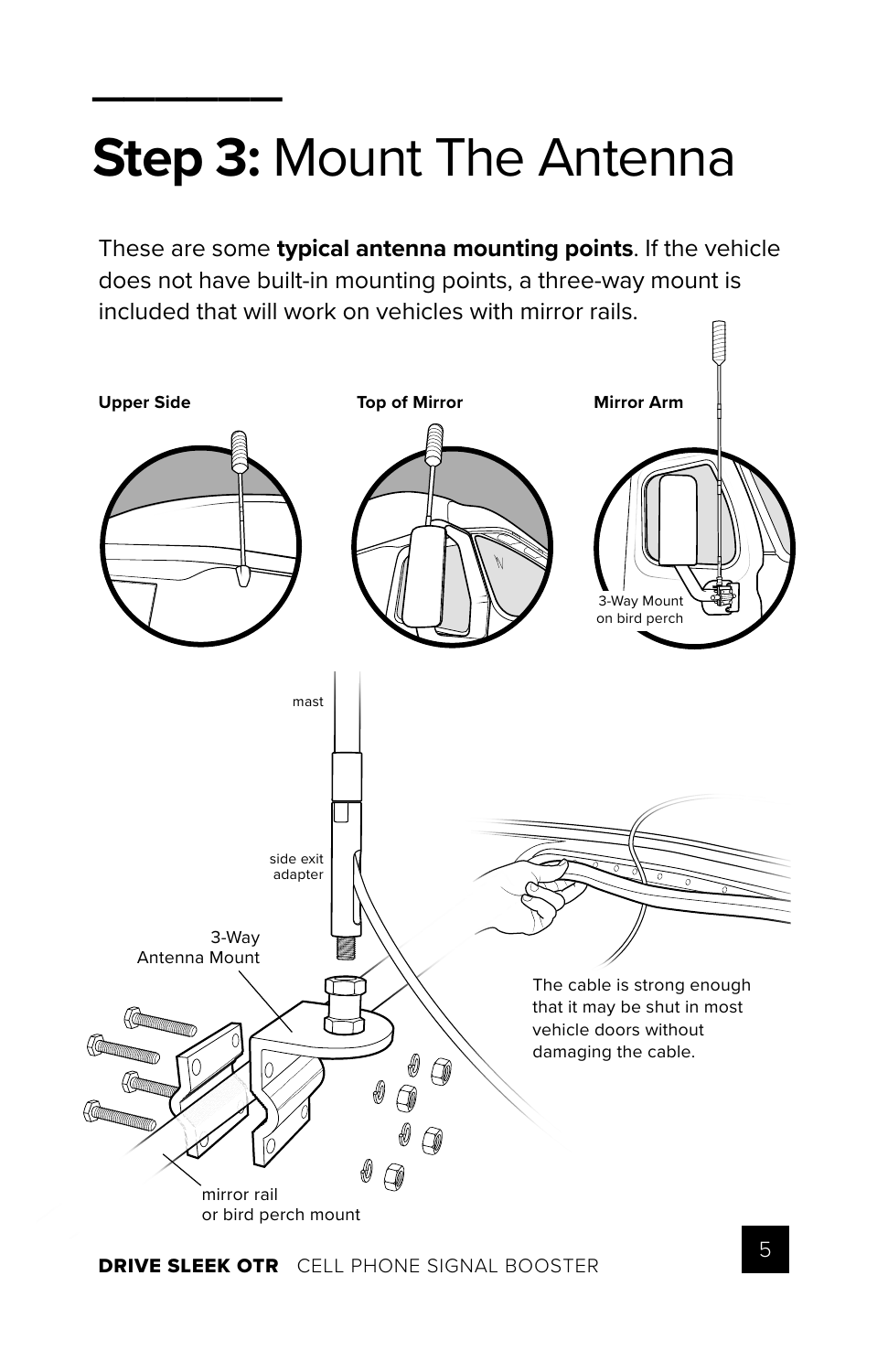# **Step 4:** Route Antenna Cable & Connect Booster

**\_\_\_\_\_\_**

Connect the cable from the outside antenna to the booster port labeled  $\mathbf L$  **ANTENNA** by simply pressing the connector in until you hear a "click".

NOTE: Connecting cable from outside antenna to booster **does not** take much force.



The included Velcro® can be used to mount the booster out-of-the way on the floor under a seat or mounted in the back of the cab. It is best to mount in a place where the cables cannot be tripped over or snagged (damaging the booster).

NOTE: The "hook" side of the Velcro® (already on the booster) can be used to attach to the carpet of many vehicles.

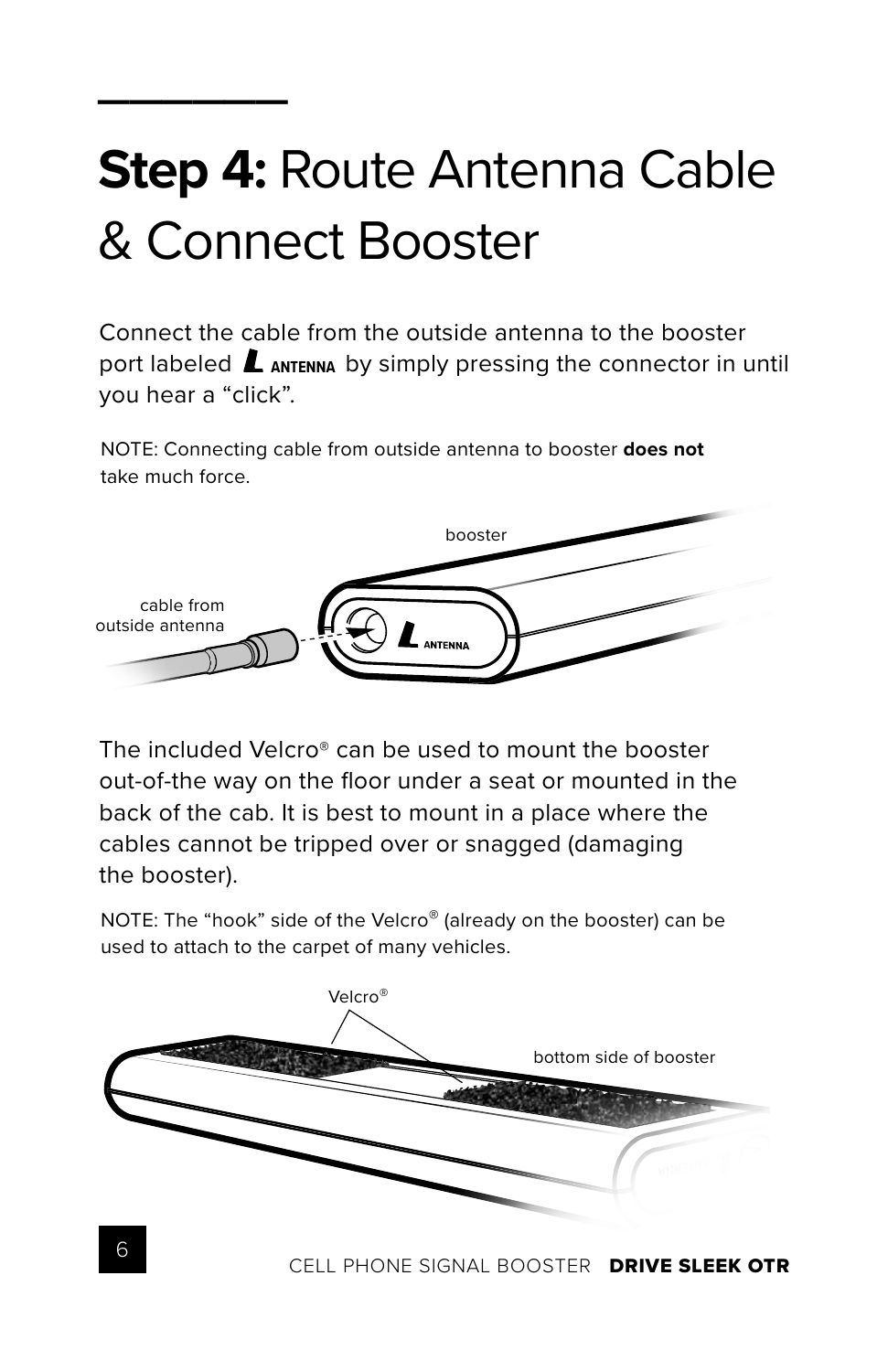## **Step 5:** Route Fixed Booster Cable & Connect To Cradle

**\_\_\_\_\_\_**

Place booster behind seats or in back area of vehicle and route the **15ft. fi xed cable** to the front of the vehicle where the cradle will be located.



Connect booster cable to cradle cable.

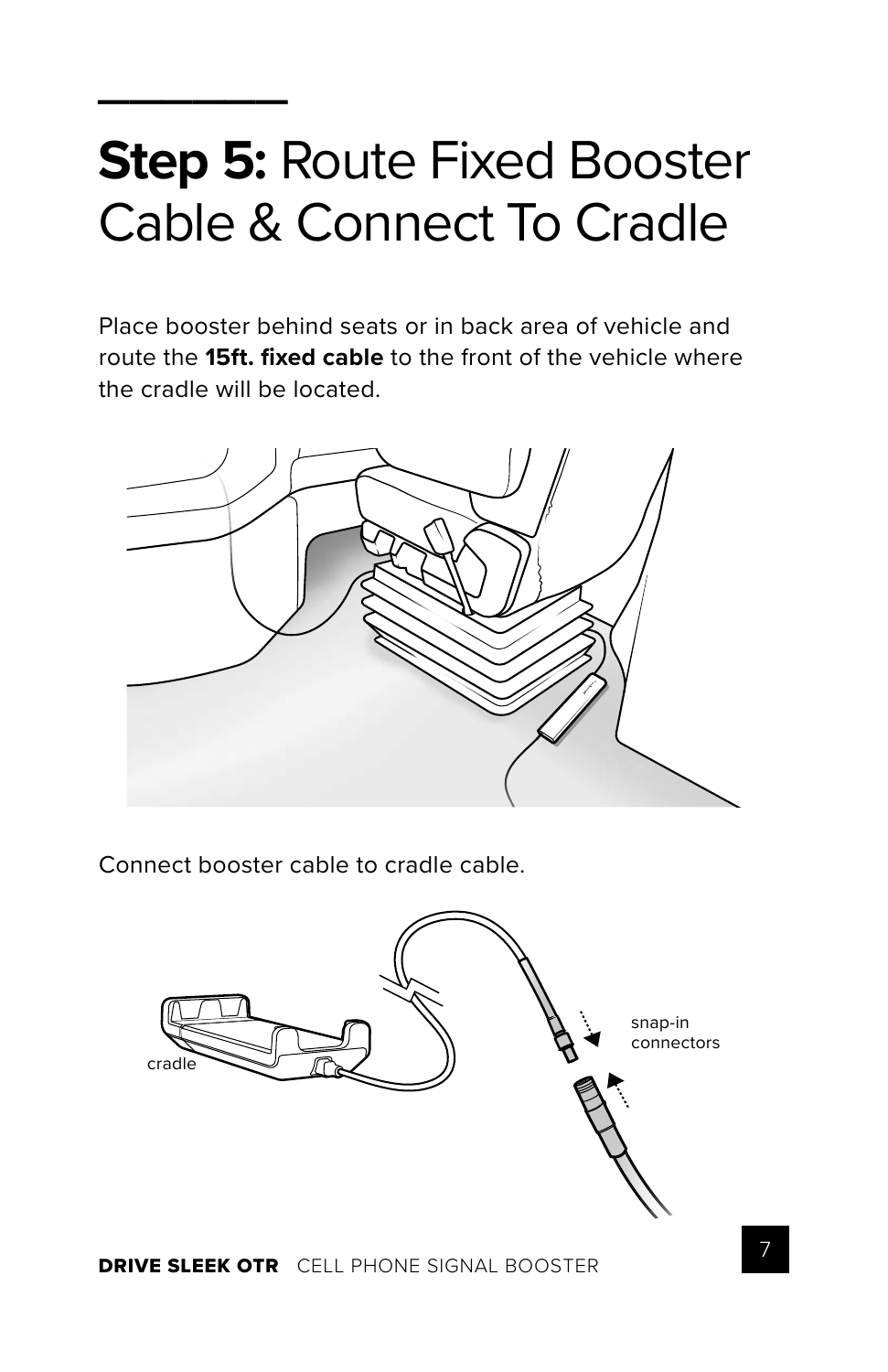# **Step 6:** Connect System To Power

**\_\_\_\_\_\_**

Connect the power to the 12V**\*** CLA port on your vehicle and route power cable back to the booster.

NOTE: We recommend routing with the same path as the cradle/booster cable (under mats and between seats).



Connect power cable to booster port labeled  $\equiv \equiv$ .

NOTE: The booster will be on whenever there is power from the 12V CLA port. If your vehicle always has power going to this port, you may want to unplug this when you're not driving so the booster does not drain your battery. **\*Only 12V ports are supported.**



cable from power supply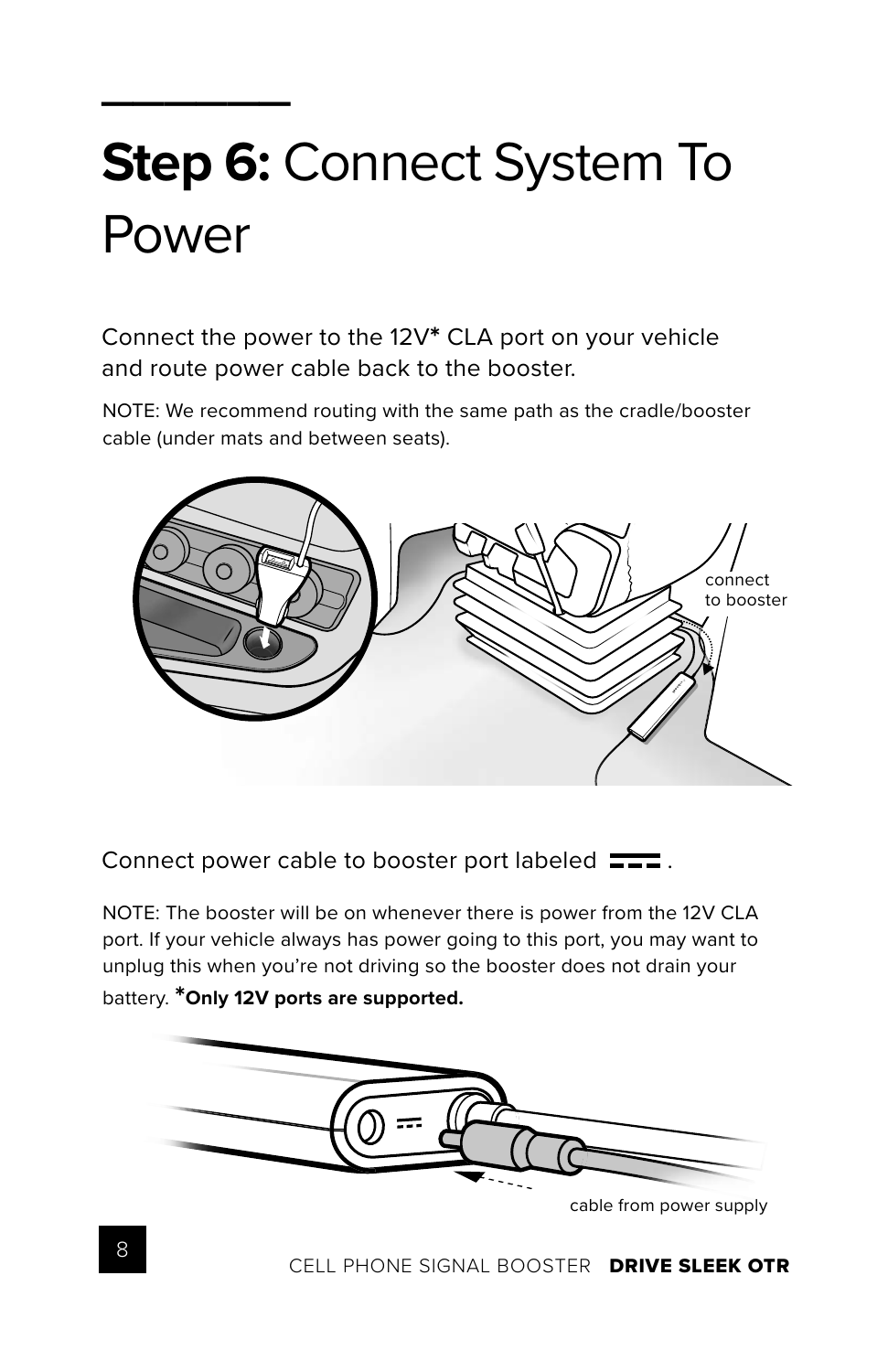## **Step 7:** Insert Your Phone Into Cradle

**\_\_\_\_\_\_**

Make sure you have plenty of slack in the cable going up to the cradle (Velcro® straps included to manage excess cable). Insert your phone into cradle and watch your signal increase!



NOTE: A magnetic mount is provided which provides a versatile, safe and functional smartphone solution.

IMPORTANT: The FCC requires to never use the cell phone in the cradle next to your ear.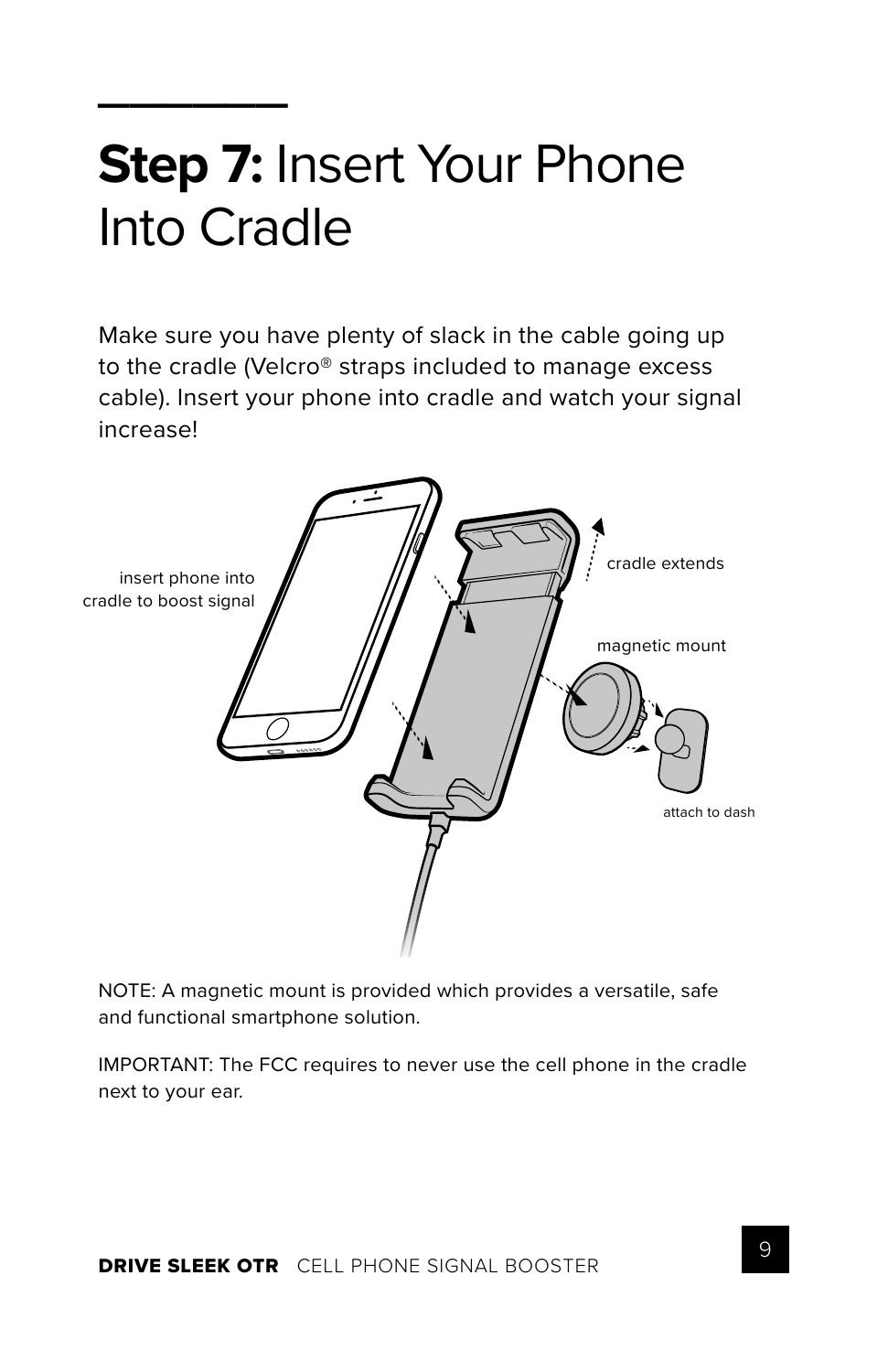## **Troubleshooting**

#### Solid White (LED on cradle)

This indicates that your booster is functioning properly and at maximum gain.

#### Light Off (LED on cradle)

Check/secure power connections to the CLA, booster, and cradle. If light shuts off, remove from vehicle port and plug back in to reset the system. For any questions or assistance contact our weBoost Customer Support Team **(1-866-294-1660)**.

#### Dropped Calls

**\_\_\_\_\_\_**

If you are regularly experiencing dropped calls in the same areas, turn off **VoLTE/HD Voice** in your phone's settings.

**NEED HELP?**  $\bigoplus$  support.weboost.com  $\bigodot$  866.294.1660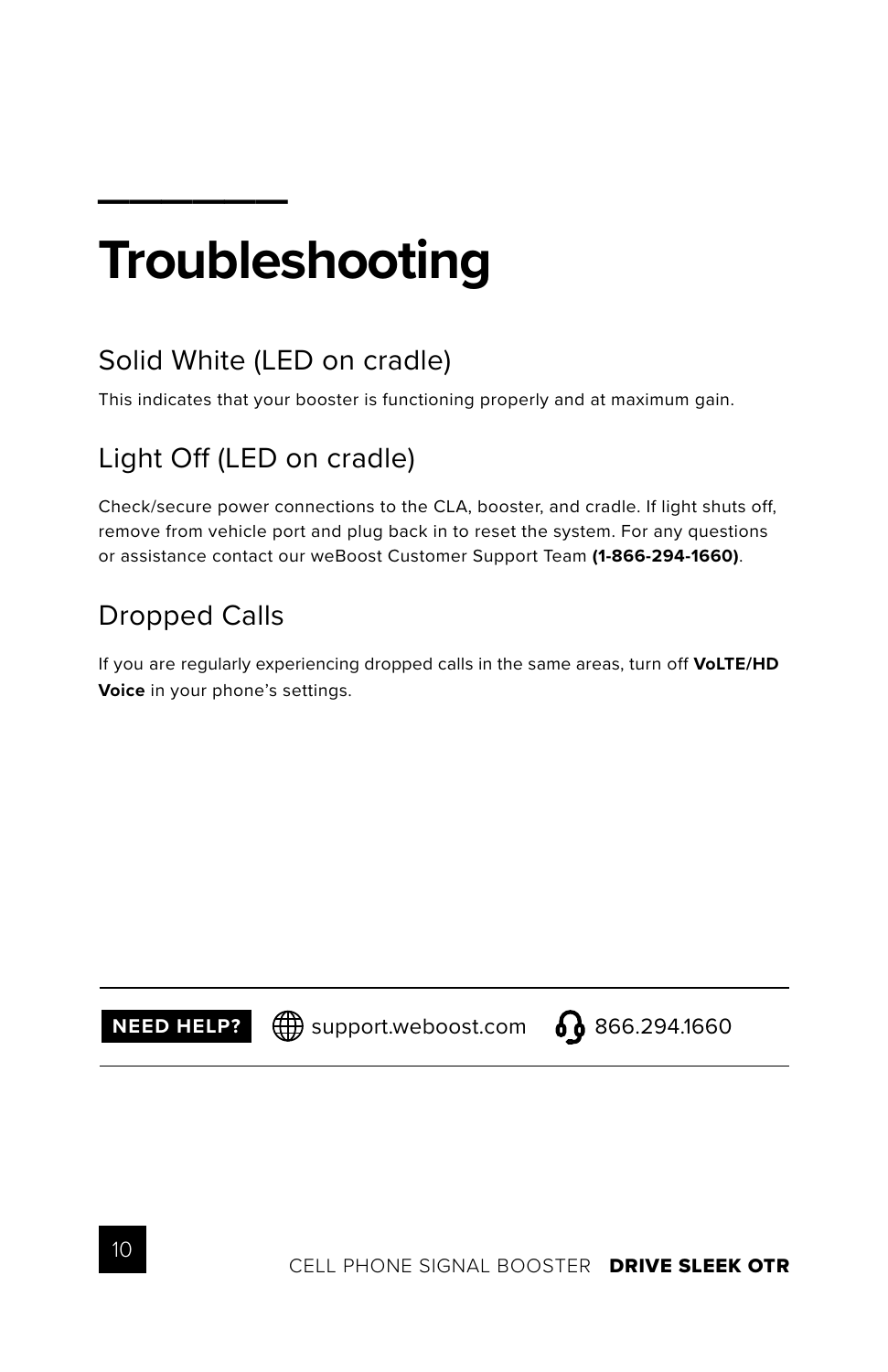# **Safety Guidelines**

**\_\_\_\_\_\_**

**Use only the power supply provided in this package.** Use of a non-weBoost product may damage your equipment.

Any antenna used with this device must be located at least 8 inches from all persons.

FCC requires to never use the cell phone in the cradle next to your ear.

#### **This is a CONSUMER device.**

**BEFORE USE,** you **MUST REGISTER THIS DEVICE** with your wireless provider and have your provider's consent. Most wireless providers consent to the use of signal boosters. Some providers may not consent to the use of this device on their network. If you are unsure, contact your provider.

In Canada, **BEFORE USE** you must meet all requirements set out in ISED CPC-2-1-05. You MUST operate this device with approved antennas and cables as specified by the manufacturer. Antennas MUST be installed at least 20 cm (8 inches) from (i.e., MUST NOT be installed within 20 cm of) any person.

You **MUST** cease operating this device immediately if requested by the FCC (or ISED in Canada) or licensed wireless service provider.

WARNING. E911 location information may not be provided or may be inaccurate for calls served by using this device.

#### **FOR MORE INFORMATION ON REQUIREMENTS SET OUT IN ISED CPC-2-1-05, SEE BELOW:**

http://www.ic.gc.ca/eic/site/smt-gst.nsf/eng/sf08942.html

#### **FOR MORE INFORMATION ON REGISTERING YOUR SIGNAL BOOSTER WITH YOUR WIRELESS PROVIDER, PLEASE SEE BELOW:**

**Sprint:** http://www.sprint.com/legal/fcc\_boosters.html

**T-Mobile/MetroPCS:** https://support.t-mobile.com/docs/DOC-9827

**Verizon Wireless:** http://www.verizonwireless.com/wcms/consumer/register-signal-booster.html

**AT&T:** https://securec45.securewebsession.com/attsignalbooster.com/

**U.S. Cellular:** http://www.uscellular.com/uscellular/support/fcc-booster-registration.jsp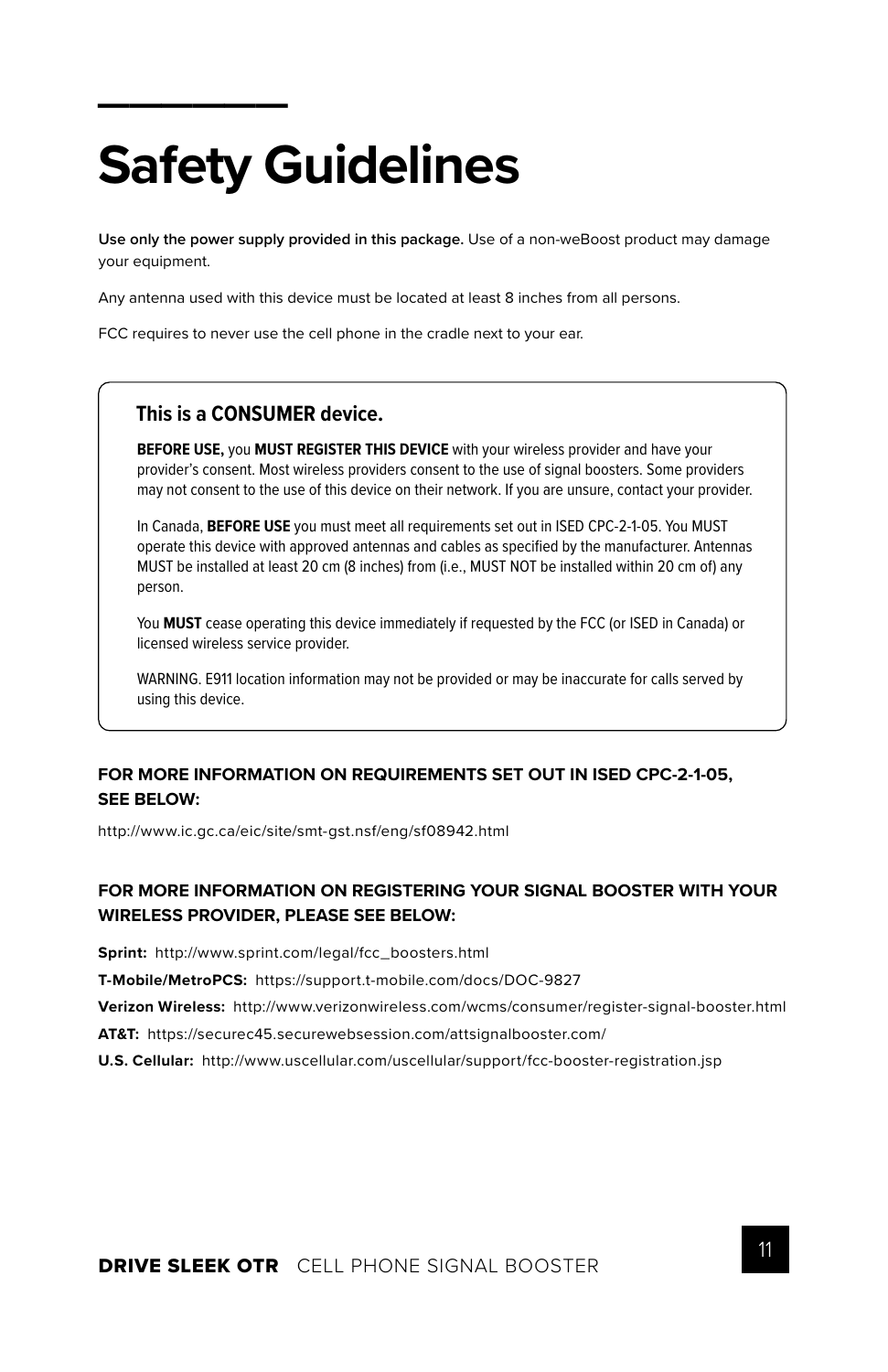#### **Specifications**

**\_\_\_\_\_\_**

|                                                                                                         | Drive Sleek                           |                             |                             |                              |                             |  |
|---------------------------------------------------------------------------------------------------------|---------------------------------------|-----------------------------|-----------------------------|------------------------------|-----------------------------|--|
| Product Number                                                                                          | U470035                               |                             |                             |                              |                             |  |
| Model Number                                                                                            | 460035                                |                             |                             |                              |                             |  |
| FCC ID:                                                                                                 | PWO460035                             |                             |                             |                              |                             |  |
| IC:                                                                                                     | 4726A-460035                          |                             |                             |                              |                             |  |
| 698-716 MHz, 729-756 MHz, 777-787 MHz, 824-894 MHz, 1850-1995 MHz, 1710-1755/2110-2155 MHz<br>Frequency |                                       |                             |                             |                              |                             |  |
|                                                                                                         | Maximum Power                         |                             |                             |                              |                             |  |
| Power output for single cell<br>phone (Uplink) dBm                                                      | 700 MHz<br><b>Band 12/17</b><br>18.74 | 700 MHz<br>Band 13<br>21.57 | 800 MHz<br>Band 5<br>22.65  | 1700 MHz<br>Band 4<br>25.56  | 1900 MHz<br>Band 2<br>19.19 |  |
| Power output for single cell<br>phone (Downlink) dBm                                                    | 700 MHz<br><b>Band 12/17</b><br>2.1   | 700 MHz<br>Band 13<br>2.1   | 800 MHz<br>Band 5<br>$-2.5$ | 2100 MHz<br>Band 4<br>$-0.6$ | 1900 MHz<br>Band 2<br>2.5   |  |
| Noise Figure                                                                                            | 5 dB nominal                          |                             |                             |                              |                             |  |
| Power Requirements                                                                                      | 12 V 1.5 A / USB 5V 2.1 A             |                             |                             |                              |                             |  |

The term "IC" before the radio certification number only signifies that Industry Canada technical specifications were met.

Each Signal Booster is individually tested and factory set to ensure FCC compliance. The Signal Booster cannot be adjusted without factory reprogramming or disabling the hardware. The Signal Booster will amplify, but not alter incoming and outgoing signals in order to increase coverage of authorized frequency bands only. If the Signal Booster is not in use for five minutes, it will reduce gain until a signal is detected. If a detected signal is too high in a frequency band, or if the Signal Booster detects an oscillation, the Signal Booster will automatically turn the power off on that band. For a detected oscillation the Signal Booster will automatically resume normal operation after a minimum of 1 minute. After 5 (five) such automatic restarts, any problematic bands are permanently shut off until the Signal Booster has been manually restarted by momentarily removing power from the Signal Booster. Noise power, gain, and linearity are maintained by the Signal Booster's microprocessor.

This device complies with Part 15 of FCC rules. Operation is subject to two conditions: (1) This device may not cause harmful interference, and (2) this device must accept any interference received, including interference that may cause undesired operation.<br>Changes or modifications not expressly approved by weBoost could void the authority to ope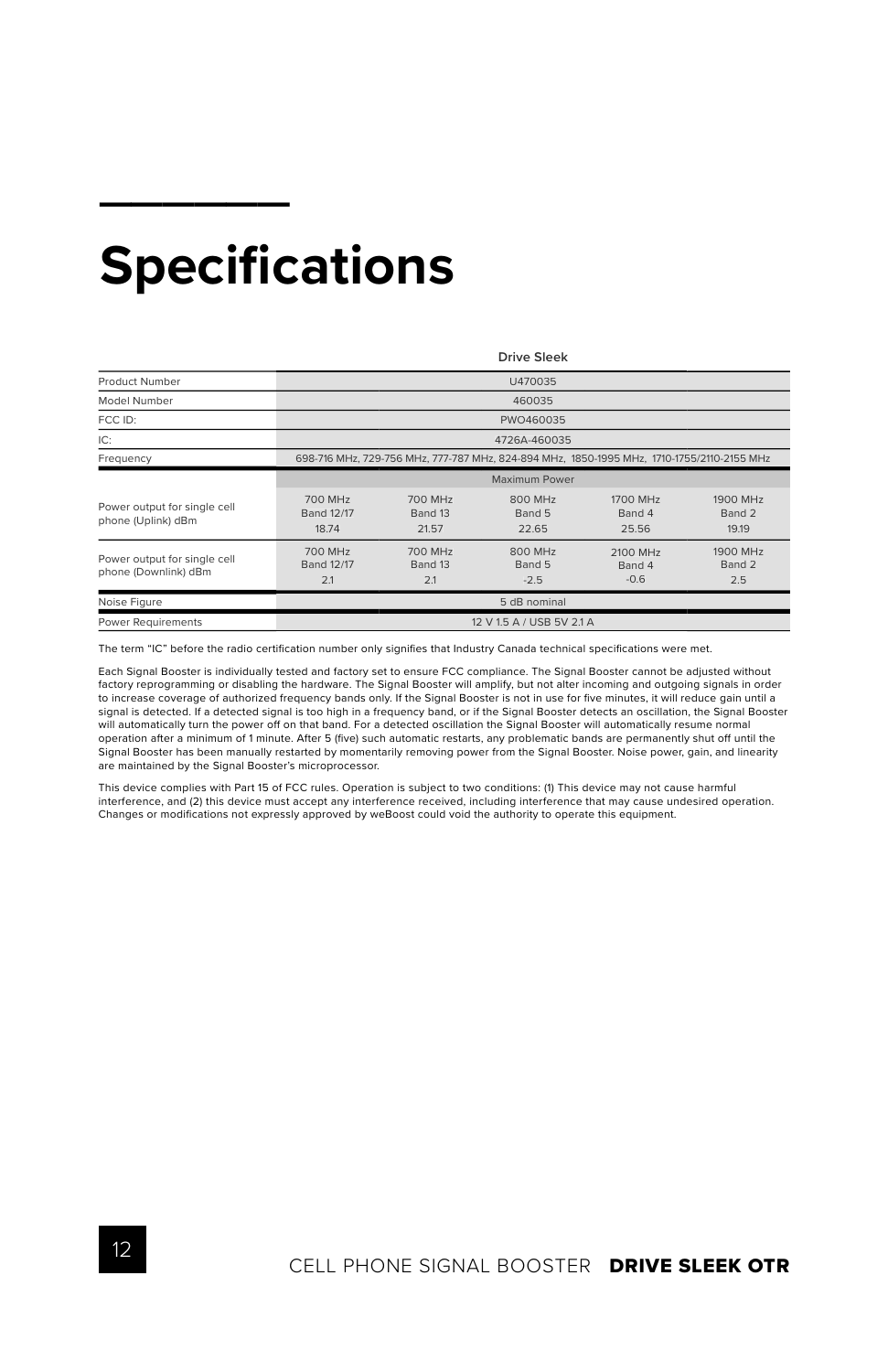#### $\oslash$  2 YEAR WARRANTY

weBoost Signal Boosters are warranted for two (2) years against defects in workmanship and/or materials. Warranty cases may be resolved by returning the product directly to the reseller with a dated proof of purchase.

Signal Boosters may also be returned directly to the manufacturer at the consumer's expense, with a dated proof of purchase and a Returned Material Authorization (RMA) number supplied by weBoost. weBoost shall, at its option, either repair or replace the product.

This warranty does not apply to any Signal Boosters determined by weBoost to have been subjected to misuse, abuse, neglect, or mishandling that alters or damages physical or electronic properties.

Replacement products may include refurbished weBoost products that have been recertified to conform with product specifications.

RMA numbers may be obtained by contacting Customer Support

DISCLAIMER: The information provided by weBoost is believed to be complete and accurate. However, no responsibility is assumed by weBoost for any business or personal losses arising from its use, or for any infringements of patents or other rights of third parties that may result from its use.

**NEED HELP?**  $\bigoplus$  support.weboost.com  $\bigodot$  866.294.1660